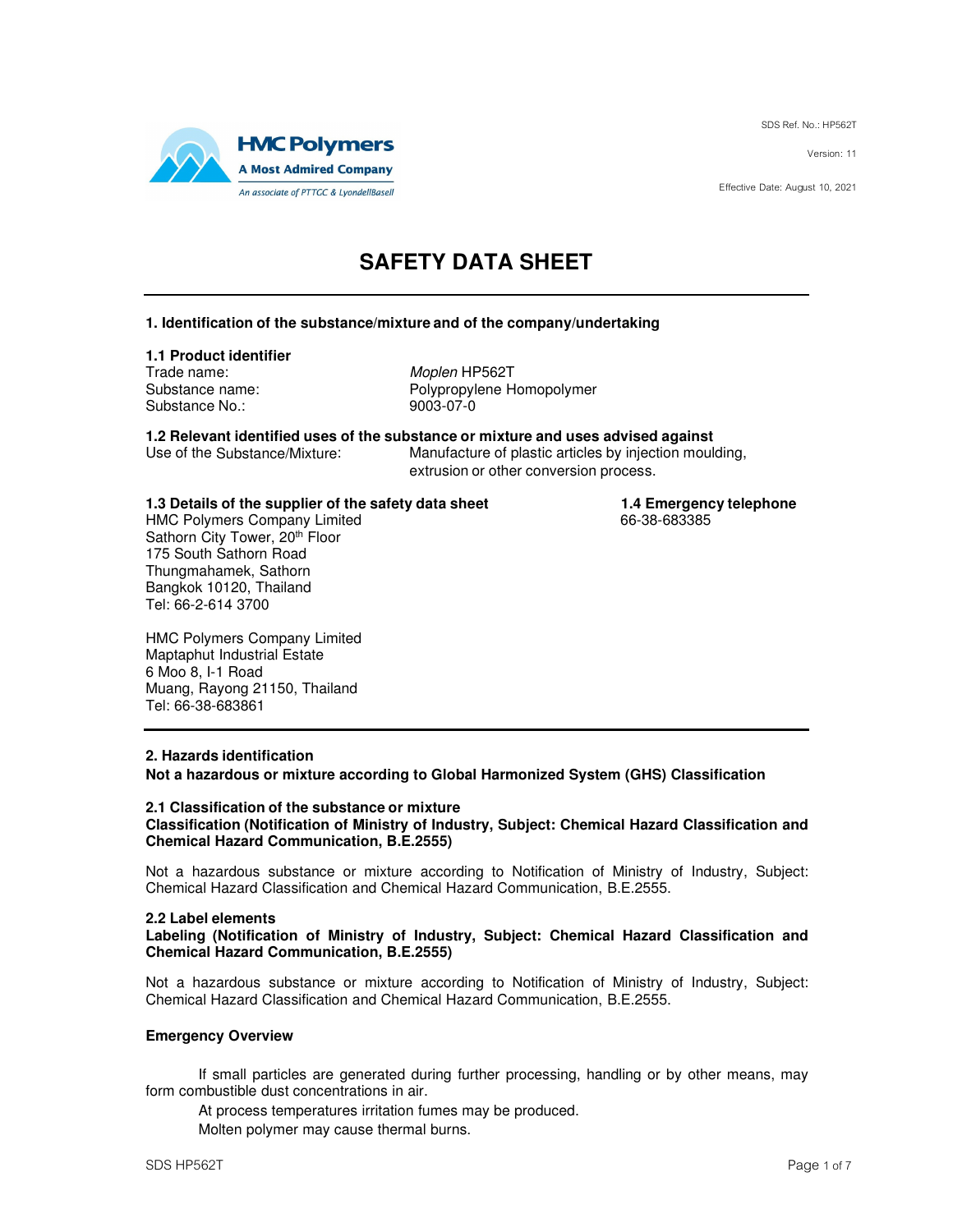Slipping hazard if spilled on hard smooth walking surface. The material can accumulate static charges which could be a source of ignition.

### **Physical-chemical, Health, Environmental Hazard Description**

### **Health hazards**

| Eves:       | Mechanical irritation is possible.                                                                                                                                                                                                                                                                                            |
|-------------|-------------------------------------------------------------------------------------------------------------------------------------------------------------------------------------------------------------------------------------------------------------------------------------------------------------------------------|
| Ingestion:  | Ingestion not a likely route of exposure                                                                                                                                                                                                                                                                                      |
| Inhalation: | Inhalation of process fumes and vapors may cause soreness in the<br>nose and throat and coughing. "Nuisance dust" such as polymer dust<br>typically exhibit no significant health effect when they are reasonably<br>controlled. Exposure to high concentrations of dust may cause slight<br>irritation by mechanical action. |
| Skin:       | Molten polymer may cause thermal burns.                                                                                                                                                                                                                                                                                       |
|             |                                                                                                                                                                                                                                                                                                                               |

### **Other hazards**

No additional information available.

| 3. Composition/information on ingredients |           |          |  |
|-------------------------------------------|-----------|----------|--|
| Chemical name                             | CAS-No.   | Weight % |  |
| Polypropylene Homopolymer                 | 9003-07-0 | > 95     |  |

Contains: Stabilizers

| 4. First aid measures<br>General advice: | Take proper precautions to ensure your own health and<br>safety before attempting rescue and providing first aid.                                                                                                                                                                             |
|------------------------------------------|-----------------------------------------------------------------------------------------------------------------------------------------------------------------------------------------------------------------------------------------------------------------------------------------------|
| If inhaled:                              | Remove person to fresh air. If signs/symptoms continue,<br>get medical attention. Keep person warm, if necessary give<br>Cardio-Pulmonary Resuscitation (CPR)                                                                                                                                 |
| In case of skin contact:                 | If molten material contacts the skin, immediately flush with<br>large amounts of water to cool the affected tissue and<br>polymer.<br>Do not attempt to peel polymer from skin as this will remove<br>the skin. Obtain immediate emergency medical attention if<br>burn is deep or extensive. |
| In case of eye contact:                  | Flush eyes thoroughly with water for several minutes and<br>seek medical attention if discomfort persists.<br>In case of eye contact with molten polymer:<br>Continuously flush eye(s) with cool running water for at least<br>15 minutes.                                                    |
| If swallowed:                            | Adverse health effects due to ingestion are not anticipated.                                                                                                                                                                                                                                  |
| Notes to physician<br>Symptoms:          | Inhalation of process fumes and vapors may cause soreness<br>in the nose and throat and coughing.                                                                                                                                                                                             |
| Hazards:                                 | Dust contact with the eyes can lead to mechanical irritation.<br>Molten polymer may cause thermal burns.                                                                                                                                                                                      |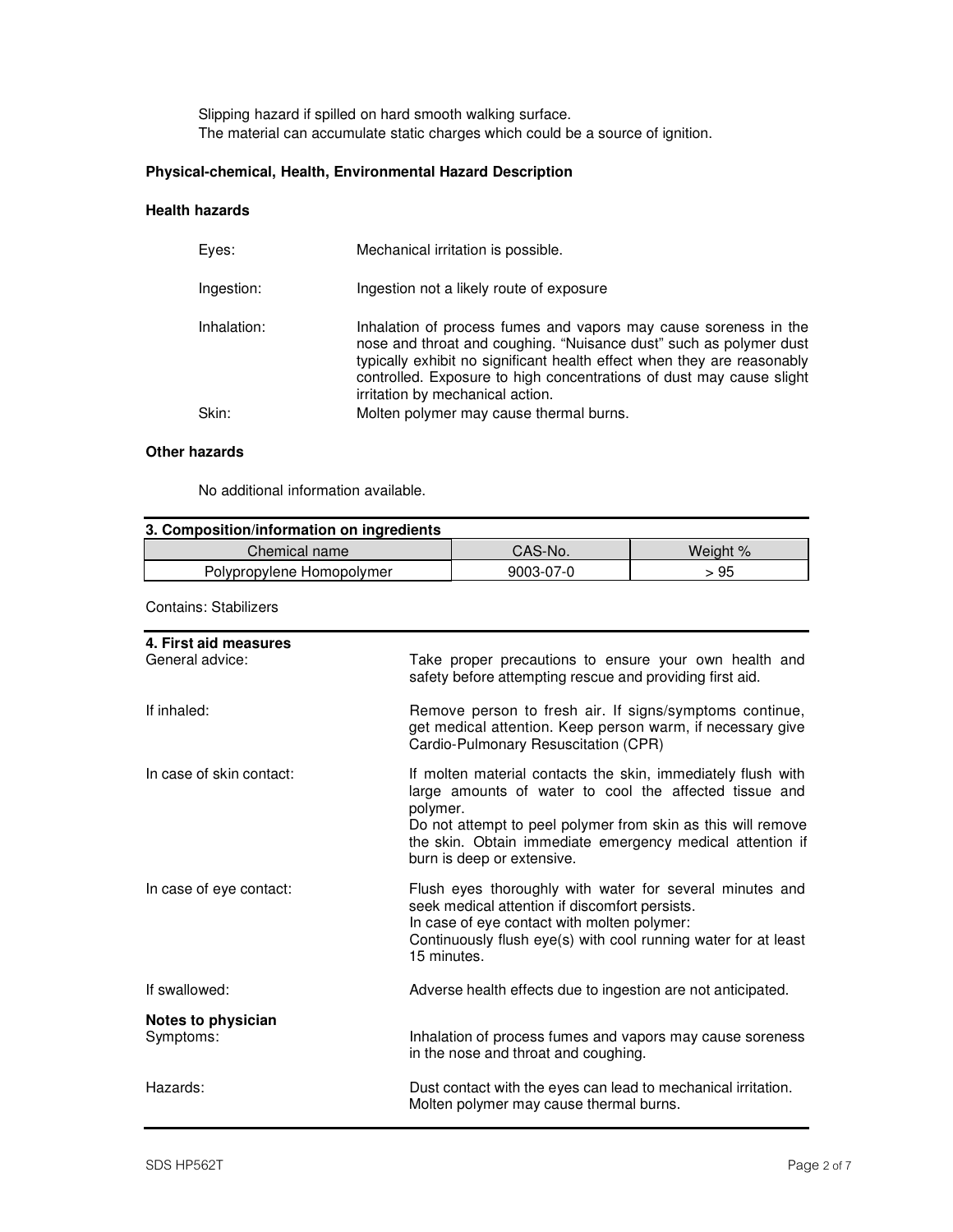| 5. Fire-fighting measures<br>Suitable extinguishing media: | SMALL FIRE, Use dry chemical, CO2, or water spray.<br>LARG FIRES, Use water spray hose nozzles from a safe<br>location.                                                                                                                                                                                                                                                                                                                                                                                                                                                                                                                                                                                                                                                       |
|------------------------------------------------------------|-------------------------------------------------------------------------------------------------------------------------------------------------------------------------------------------------------------------------------------------------------------------------------------------------------------------------------------------------------------------------------------------------------------------------------------------------------------------------------------------------------------------------------------------------------------------------------------------------------------------------------------------------------------------------------------------------------------------------------------------------------------------------------|
| Unsuitable extinguishing media:                            | None known.                                                                                                                                                                                                                                                                                                                                                                                                                                                                                                                                                                                                                                                                                                                                                                   |
| Special hazards during<br>fire fighting:                   | During a fire, may contain smoke and gas which may be toxic<br>and/or irritating.                                                                                                                                                                                                                                                                                                                                                                                                                                                                                                                                                                                                                                                                                             |
| Special protective equipment<br>for fire-fighters:         | Wear approved positive pressure self-contained breathing<br>apparatus and firefighter protective clothing.                                                                                                                                                                                                                                                                                                                                                                                                                                                                                                                                                                                                                                                                    |
| 6. Accidental release measures<br>Personal precautions:    | Use appropriate safety equipment.<br>Creates dangerous slipping hazard on any hard smooth<br>surface.<br>Avoid generating dust.<br>Equip emergency responders with proper personal protective<br>equipment (PPE).<br>Avoid dispersal of dust in the air (i.e., clearing dust surfaces<br>with compressed air).<br>Potential combustible dust hazard.                                                                                                                                                                                                                                                                                                                                                                                                                          |
| Environmental precautions:                                 | Do not flush into surface water or sanitary sewer system.                                                                                                                                                                                                                                                                                                                                                                                                                                                                                                                                                                                                                                                                                                                     |
| Methods for cleaning up:                                   | On land, sweep/shovel into suitable disposal containers or<br>vacuum using equipment which avoids ignition risk.<br>On water, material is insoluble; collect and contain as any<br>solid.<br>All recovered material should be packaged,<br>labeled,<br>transported and disposed.                                                                                                                                                                                                                                                                                                                                                                                                                                                                                              |
| 7. Handling and storage                                    |                                                                                                                                                                                                                                                                                                                                                                                                                                                                                                                                                                                                                                                                                                                                                                               |
| <b>Handling</b><br>Advice on safe handling:                | Material is in a pellet form.<br>If converted to small particles during further processing,<br>handling, or by other means, may form combustible dust<br>concentrations in air.<br>Avoid dust accumulation in enclosed space.<br>Avoid generating dust; fine dust suspended in air and in the<br>presence of an ignition source is a potential dust explosion<br>hazard.<br>Static discharge (spark), or other ignition sources, in high<br>dust environments may ignite the dust and result in a dust<br>explosion.<br>Electrostatic charge may build during conveying or handling.<br>Equipment handling polymer should be conductive and<br>grounded (earthed) and bonded.<br>Metal containers involved in the transfer of this material<br>should be grounded and bonded. |

All electrical equipment should conform to applicable electric codes and regulatory requirements for areas handling combustible dusts.

After handling, always wash hands thoroughly with soap and water.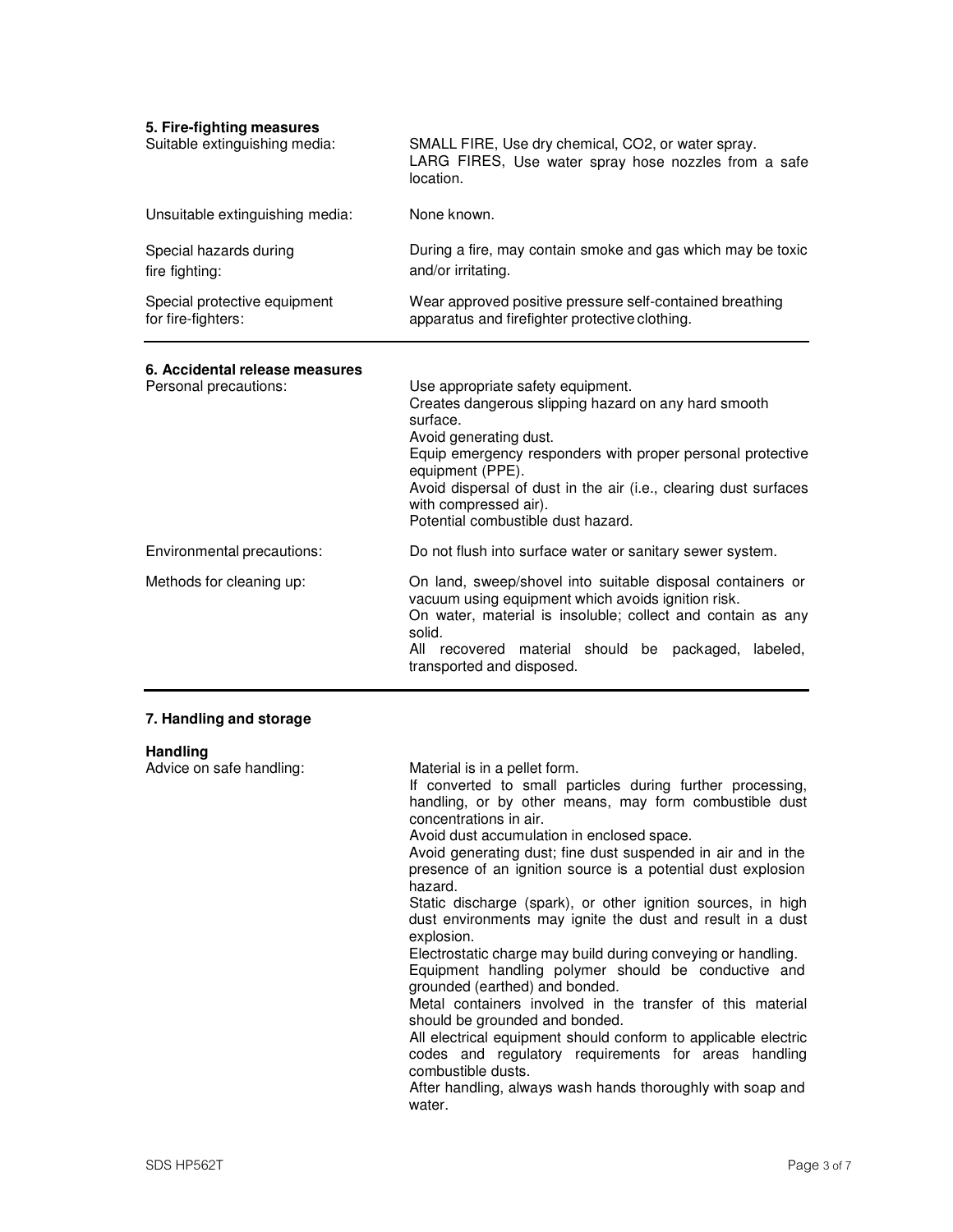|                                                                     | When bringing the material to processing temperatures<br>vapors may develop may condense in the exhaust<br>ventilation. See section 10.                                                                                                                                                                                                                                                                       |
|---------------------------------------------------------------------|---------------------------------------------------------------------------------------------------------------------------------------------------------------------------------------------------------------------------------------------------------------------------------------------------------------------------------------------------------------------------------------------------------------|
| <b>Storage</b><br>Requirements for storage<br>areas and containers: | Store in a dry location.<br>Use good housekeeping practices during storage, transferring<br>and handling. Process enclosures and adequate ventilation<br>should be used to avoid excessive dust accumulation.<br>Store away from excessive heat and away from strong<br>oxidizing agents.<br>Keep container closed to prevent contamination.<br>Take measures to prevent the buildup of electrostatic charge. |

## **8. Exposure controls/personal protection**

| Engineering control:      | Provide adequate room ventilation. Provide adequate<br>ventilation at the extruder to minimize exposure to process<br>vapors. Eliminate ignition sources during<br>repair<br>and<br>maintenance operations.                                                                                                                                                                                                                                                                                                      |
|---------------------------|------------------------------------------------------------------------------------------------------------------------------------------------------------------------------------------------------------------------------------------------------------------------------------------------------------------------------------------------------------------------------------------------------------------------------------------------------------------------------------------------------------------|
| Respiratory protection:   | When workers are facing concentrations above the exposure<br>limit they must use appropriate certified respirators.<br>Use appropriate respiratory protection where atmosphere<br>exceeds recommended limits.<br>Where workers could be exposed to dust concentrations<br>above the exposure limit they must use appropriate certified<br>respirators.                                                                                                                                                           |
| Hand protection:          | Wear gloves that provide thermal protection where there is a<br>potential for contact with heated material.                                                                                                                                                                                                                                                                                                                                                                                                      |
| Eye protection:           | Dust service goggles should be worn to prevent mechanical<br>injury or other irritation to eyes due to airborne particles<br>which may result from handling this product.                                                                                                                                                                                                                                                                                                                                        |
| Skin and body protection: | Wear suitable protective clothing.                                                                                                                                                                                                                                                                                                                                                                                                                                                                               |
| Hygiene measures:         | Selection of appropriate personal protective equipment<br>should be based on an evaluation of the performance<br>characteristics of the protective equipment relative to the<br>task(s) to be performed, conditions present, duration of use,<br>and the hazards and/or potential hazards that may be<br>encountered during use.<br>Use good personal hygiene practices.<br>Wash hands before eating, drinking, smoking, or using toilet<br>facilities.<br>Take off contaminated clothing and wash before reuse. |

## **9. Physical and chemical properties**

| Appearance<br>Physical state: | Pellets              |
|-------------------------------|----------------------|
| Color:                        | Translucent to white |
| Odor:                         | Slightly waxy odor   |
| Safety data<br>Melting point: | >120°C (248°F)       |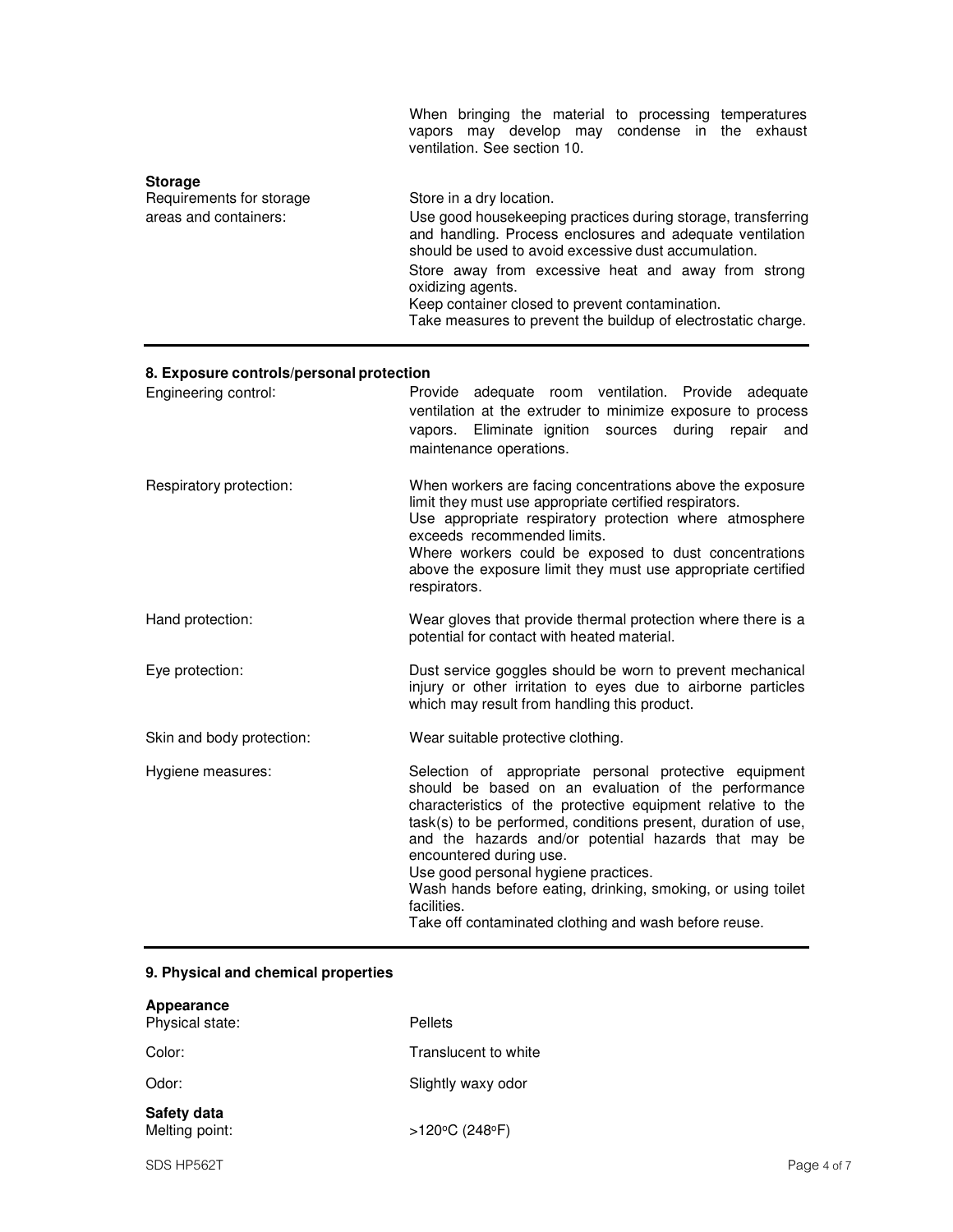| Lower explosion limit:     | The minimum explosive concentration (MEC) for polymer<br>dust varies according to particle size distribution. |
|----------------------------|---------------------------------------------------------------------------------------------------------------|
| Upper explosion limit:     | Not applicable.                                                                                               |
| Flammability (solid, gas): | Polymer will burn but does not easily ignite.                                                                 |
| Oxidizing properties:      | Not considered an oxidizing agent.                                                                            |
| Autoignition temperature:  | $>300^{\circ}$ C                                                                                              |
| pH:                        | Not applicable.                                                                                               |
| Water solubility:          | Insoluble.                                                                                                    |
| Specific gravity:          | 0.88 To 0.92                                                                                                  |

## **10. Stability and reactivity**

| Conditions to avoid:              | Avoid contact with strong oxidizers, excessive heat, sparks<br>or open flame.                                                            |
|-----------------------------------|------------------------------------------------------------------------------------------------------------------------------------------|
| Materials to avoid:               | Material may be softened by some hydrocarbons.                                                                                           |
| Hazardous decomposition products: | Not expected to decompose under normal conditions.                                                                                       |
| Thermal decomposition:            | Carbon monoxide, olefinic and paraffinic compounds, trace<br>amounts of organic acids, ketones, aldehydes and alcohols<br>may be formed. |
| Hazardous reactions:              | Will not occur.                                                                                                                          |

## **11. Toxicological information**

### **Acute toxicity**

| Acute oral toxicity:                                                 | Not classified                                                                                      |
|----------------------------------------------------------------------|-----------------------------------------------------------------------------------------------------|
| Acute inhalation toxicity:                                           | Not classified                                                                                      |
| Acute dermal toxicity:                                               | Not classified                                                                                      |
| Skin corrosion/irritation:                                           | Not a skin irritant                                                                                 |
| Serious eye damage/eye irritation:                                   | Not an eye irritant. Mechanical irritation is possible                                              |
| Respiratory or skin sensitization:                                   | Not classified                                                                                      |
| <b>Chronic toxicity</b><br>Carcinogenicity:                          | Not classified                                                                                      |
| Germ cell mutagenicity:                                              | Not classified                                                                                      |
| Teratogenicity:                                                      | Not classified                                                                                      |
| Toxicity for reproduction:                                           | Not classified                                                                                      |
| <b>Target Organ Systemic</b><br><b>Toxicant - Single exposure:</b>   | The substance or mixture is not classified as specific<br>target organ toxicant, single exposure.   |
| <b>Target Organ Systemic</b><br><b>Toxicant - Repeated exposure:</b> | The substance or mixture is not classified as specific<br>target organ toxicant, repeated exposure. |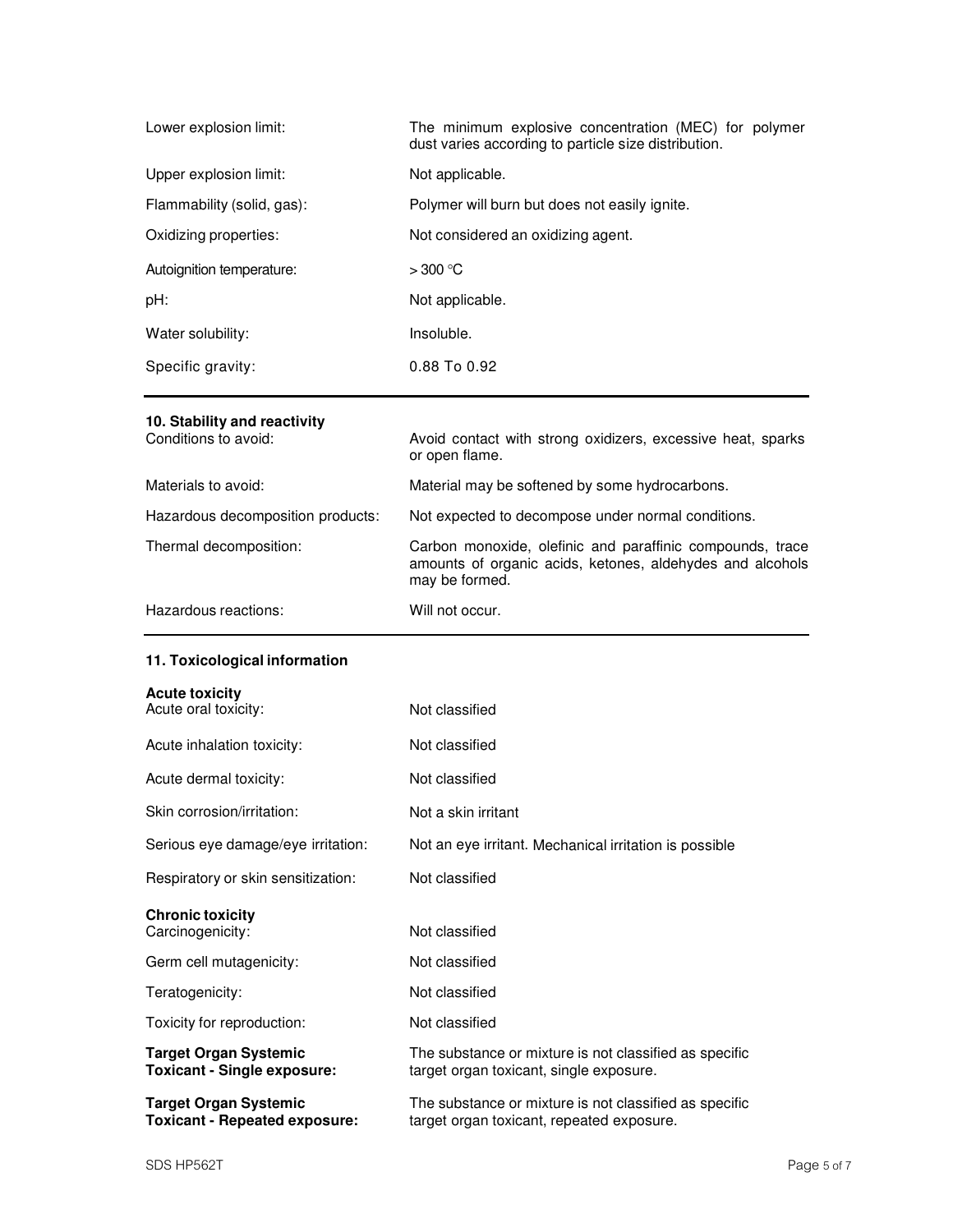| <b>Aspiration hazard:</b>                                        | Not applicable                                                                                                                                                                                                                                                |  |
|------------------------------------------------------------------|---------------------------------------------------------------------------------------------------------------------------------------------------------------------------------------------------------------------------------------------------------------|--|
| 12. Ecological information<br>Bioaccumulation:                   | This material is not expected to bioaccumulate.                                                                                                                                                                                                               |  |
| Additional advice<br>Environmental fate and<br>Pathways:         | This material is not volatile and insoluble in water.                                                                                                                                                                                                         |  |
| Biodegradability:                                                | Not expected to be biodegradable                                                                                                                                                                                                                              |  |
| <b>Further information on ecology</b><br>Acute aquatic toxicity: | Not classified                                                                                                                                                                                                                                                |  |
| Chronic aquatic toxicity:                                        | Not classified                                                                                                                                                                                                                                                |  |
| Results of PBT:                                                  | Not applicable                                                                                                                                                                                                                                                |  |
| 13. Disposal considerations<br>Product:                          | All recovered material should be packaged, labeled,<br>transported and disposed of or reclaimed in conformance<br>with applicable laws and regulations and in conformance<br>with good engineering practices. Reclaim where possible.<br>Recycle if possible. |  |

### **14. Transport information**

Not regulated for transport

### **15. Regulatory information**

### **Safety, health and environmental regulations/legislation specific for the substance or mixture**

#### **Thailand: Hazardous Substance Act, B.E. 2535**

This product does not contain substances listed #4 (Prohibitive Substances) in Thai Hazardous Substances Act.

## **16. Other information**

- **Revision**
- 0. Created safety data sheet
- 1. Revised BKK office and emergency telephone no.
- 2-5. Revised revision
- 6. Revised safety data sheet format
- 7. Revised disclaimer
- 8. Updated address
- 9. Changed format
- 10. Updated disclaimer
- 11. Updated section 2 and 9